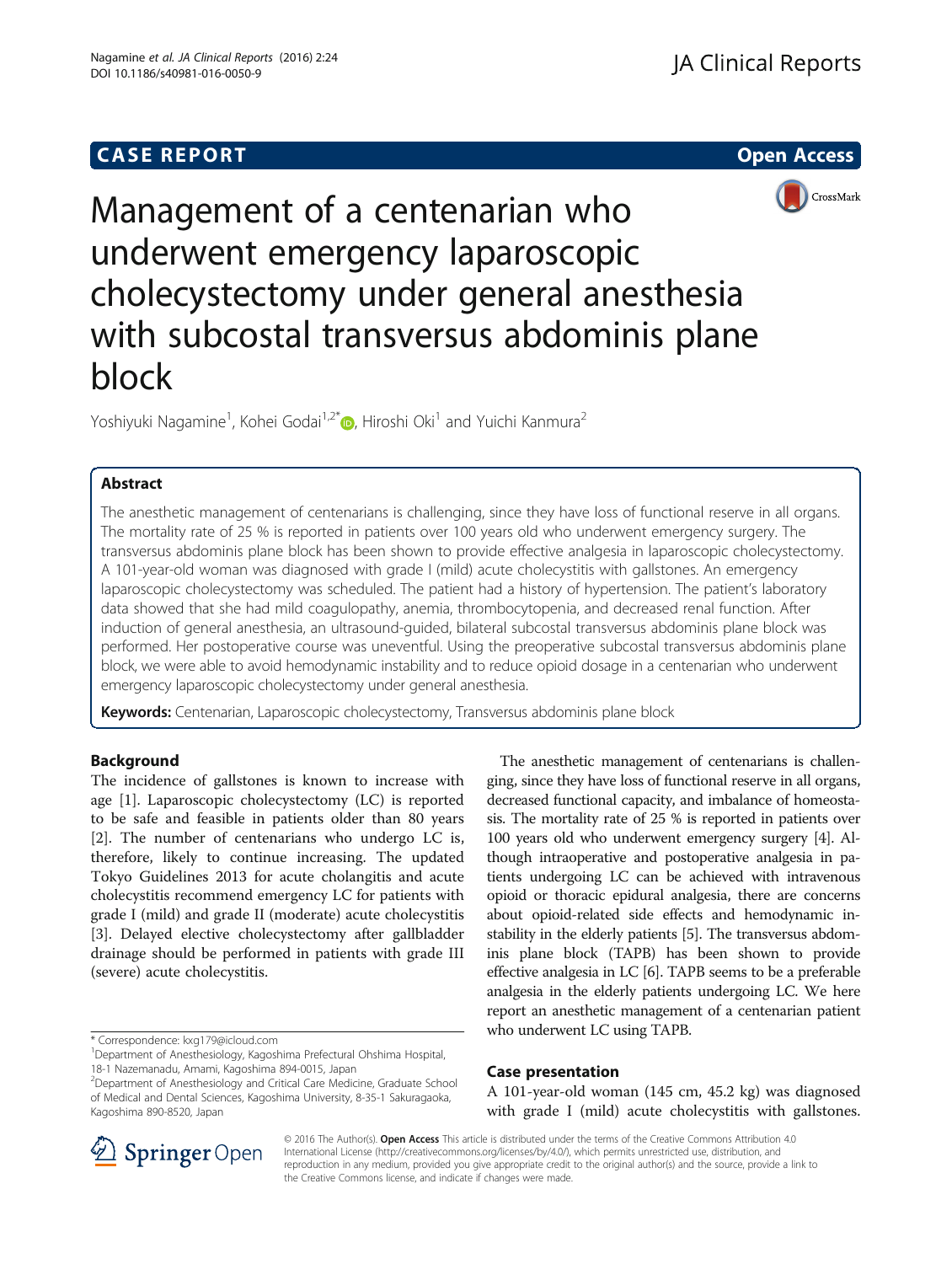Although she had a 2-day history of right upper abdominal quadrant pain, Murphy's sign was not seen. She had a fever (37.7 °C) and elevated C-reactive protein  $(24.3 \text{ mg/dl})$ , white blood cell count  $(15,520/\text{mm}^3)$ , total bilirubin (1.4 mg/dl), and blood urea nitrogen (28.2 mg/ dl). Gallbladder distention, pericholecystic fat stranding, and gallbladder wall thickening were seen on computed tomography. She did not show any signs of organ dysfunction or grade II (moderate) acute cholecystitis. Markedly elevated white blood cell count (>18,000/ mm<sup>3</sup>), palpable tender mass in the right upper abdominal quadrant, duration of complaints >72 h, and marked local inflammation (gangrenous cholecystitis, pericholecystic abscess, hepatic abscess, biliary peritonitis, emphysematous cholecystitis) are considered as signs of grade II (moderate) acute cholecystitis [\[7](#page-2-0)]. She was able to walk with a cane without help. She did not need any supports with eating, bathing, dressing, and toileting. An emergency LC was scheduled. Preoperative gallbladder drainage was not performed. Pre-anesthetic examination of the patient showed that she was taking telmisartan 30 mg and losartan 50 mg daily for hypertension. The patient's laboratory data showed that she had mild coagulopathy (prothrombin time international normalized ratio of 1.46 and activated partial thromboplastin time of 42 s), anemia (hemoglobin concentration of 11.8 g/dl), thrombocytopenia (platelet count of 103,000/μl), and decreased renal function (estimated glomerular filtration rate of 30.7 ml/min/1.73 m<sup>2</sup>). We considered that the patient had an American Society of Anesthesiologists physical status of II. We planned general anesthesia with TAPB to avoid hemodynamic instability and to reduce opioid dosage.

General anesthesia was induced with midazolam (3 mg) and fentanyl (200 μg). Rocuronium (30 mg) was administered to facilitate tracheal intubation. After induction of general anesthesia, we performed ultrasoundguided, bilateral subcostal TAPB. The patient had thin abdominal muscles. We injected 0.3 % ropivacaine 25 ml on each side (a total of 50 ml). General anesthesia was maintained with desflurane 3 % and remifentanil 0.05– 0.15 μg/kg/min. Phenylephrine 5–12 μg/min was used to maintain mean blood pressure of 65 mmHg. A total of fentanyl 250 μg was used during surgery. At the end of the procedure, 680 mg of acetaminophen was given intravenously for postoperative analgesia. Residual neuromuscular block was antagonized with sugammadex (2 mg/kg) after confirming a train of four counts of two. After the extubation of the trachea, she had no pain at rest and on coughing (visual analogue scale of 0.0 and 0.0 mm, at rest and on coughing, respectively). Loxoprofen 60 mg was used for the first time postoperatively at 12 h after surgery. Oral intake was also resumed 12 h after surgery. Her postoperative course was uneventful.

The patient was discharged from the hospital on postoperative day 6.

### **Discussion**

This case report shows that TAPB provided adequate postoperative analgesia with sparing opioid dosage and avoiding hemodynamic instability in a centenarian patient who underwent LC.

LC is a safe procedure in the extremely elderly patients [[2\]](#page-2-0). Four types of postoperative analgesia (intravenous opioid, thoracic epidural analgesia, TAPB, and port-site infiltration of local anesthetics) are mainly used in LC. Each of the four analgesia methods has its advantages and disadvantages. Intravenous opioid is the preferable choice in patients with severe coagulopathy or thrombocytopenia. Intravenous opioid, however, has catastrophic side effects like respiratory depression [\[8](#page-2-0)]. Since the elderly patients are prone to opioid-related side effects (respiratory depression, nausea, and sedation), anesthesiologists tend to avoid aggressive use of postoperative opioids [\[9\]](#page-2-0). Thoracic epidural analgesia is effective for both somatic pain and visceral pain. The major drawback of thoracic epidural analgesia is its sympathetic blockade effect which leads to hypotension and bradycardia. TAPB can be performed in patients with mild coagulopathy like our patient, since bleeding after TAPB is easy to stop with compression. Although TAPB is not effective for visceral pain, the authors considered that TAPB is the preferred analgesic choice for centenarian patients undergoing LC because of its analgesic effects and less side effects than intravenous opioid or thoracic epidural analgesia. There are several TAPB techniques, including lateral TAPB, subcostal TAPB, and posterior TAPB [[10\]](#page-2-0). Port-site infiltration of local anesthetics is the easiest way of postoperative analgesia. Although lateral TAPB was reported to be equivalent to port-site infiltration of local anesthetics, subcostal TAPB provides superior postoperative analgesia and reduces opioid requirement following LC than port-site infiltration [\[11](#page-2-0), [12\]](#page-2-0). Compared with lateral TAPB, subcostal TAPB provides better postoperative analgesia [\[13](#page-2-0)]. In addition, preoperative subcostal TAPB may be able to reduce intraoperative opioids, and this is the reason why we selected preoperative subcostal TAPB.

The emergency surgery is known to be a risk factor for poor outcomes in elderly patients [[14\]](#page-2-0). The mortality at postoperative 30 days among centenarian patients undergoing emergency surgery was reportedly 25 % [\[4](#page-2-0)]. Since intraoperative hypotension is associated with a 30 day mortality, phenylephrine 5–12 μg/min was used in the patient to avoid hypotension [[15\]](#page-2-0). The authors used a total of 150 mg ropivacaine (3.3 mg/kg). The dosage is above the maximum recommended dose (3 mg/kg) [\[16](#page-2-0)]. The patient did not show any signs of local anesthetic